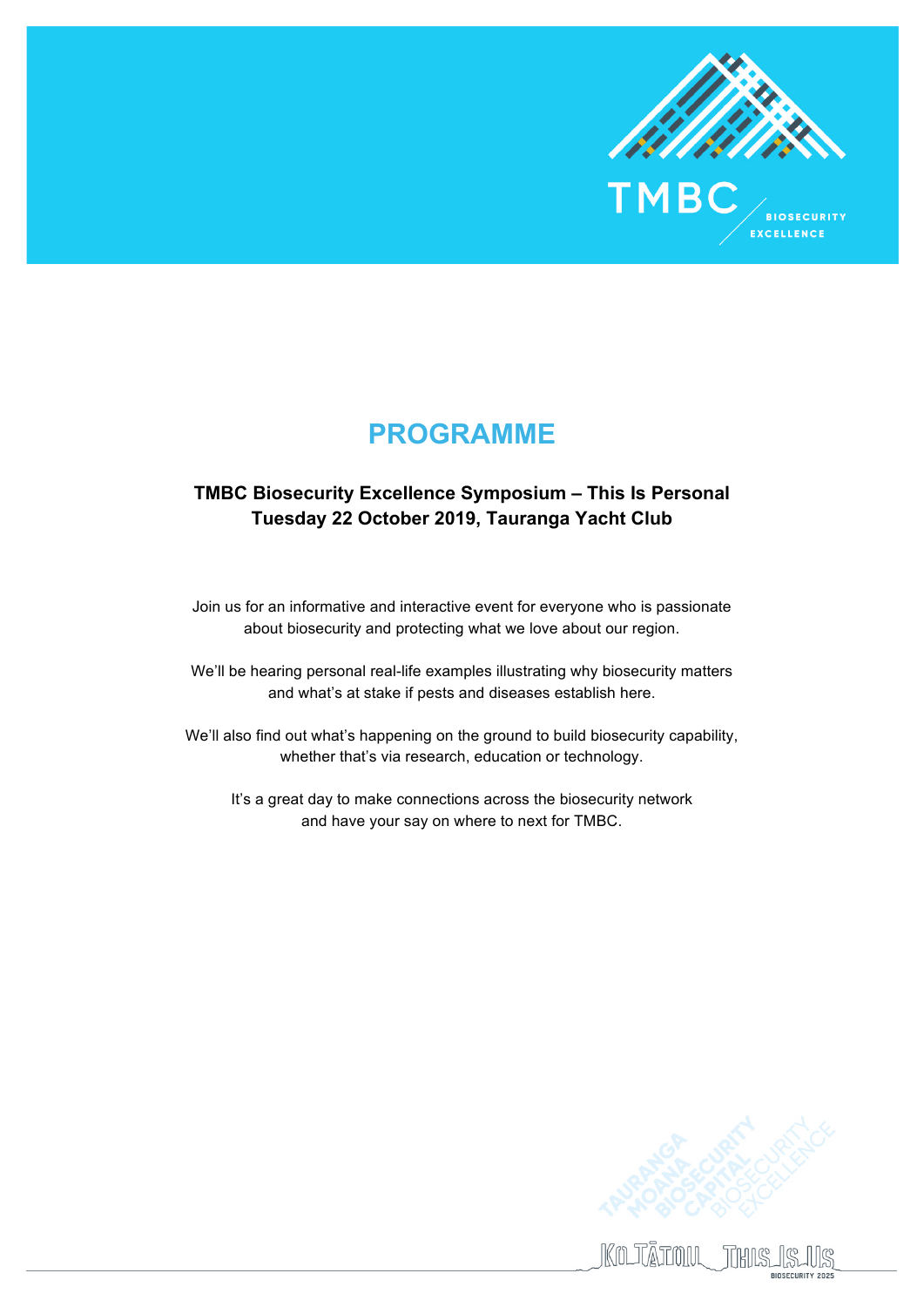| 9.00am  | <b>ARRIVAL AND REGISTRATION</b>                                                                                                                                                     |
|---------|-------------------------------------------------------------------------------------------------------------------------------------------------------------------------------------|
| 9.30am  | Opening mihi                                                                                                                                                                        |
| 9.40am  | Welcome and scene setting                                                                                                                                                           |
| 9.45am  | Biosecurity New Zealand Address from John Walsh, Director Readiness &<br>Response                                                                                                   |
| 9.55am  | Ko Tātou This Is Us Programme update<br>Presenter: Graeme Marshall                                                                                                                  |
| 10.00am | Tauranga Moana Biosecurity Capital: celebrating one year on since the launch<br>& discussing next steps<br>Presenter: Diane Berghan                                                 |
| 10.10am | This Is Personal<br>6 x presentations bringing to life why biosecurity matters, how it impacts us<br>personally and key learnings.                                                  |
| 10.15am | Kauri Dieback disease: an iwi perspective on why it's important to protect this<br>region from kauri dieback disease<br>Presenter: Riki Nelson                                      |
| 10.25am | Biodiversity: how local gardener Heather has transformed her picture perfect<br>garden into a biodiverse haven<br>Presenter: Heather Loughlin                                       |
| 10.35am | PSA: Orchard owner Peter McBride shares how this bacterial disease crippled<br>his orchard and what they've done since<br><b>Presenter: Peter McBride</b>                           |
| 10.45am | Panel discussion and moderated Q&A                                                                                                                                                  |
| 10.55am | Protecting our native crab and why it matters to us: the cultural significance of<br>the native crab to Tauranga moana iwi<br>Presenter: Regan Fairlie                              |
| 11.05am | TB: a first hand account of the devastating impact bovine tuberculosis has had<br>on farmers<br><b>Presenter: Shirley Trumper</b>                                                   |
| 11.15am | Sentinel gardens: how St Mary's school is using plants to detect invaders,<br>whilst also building awareness and surveillance skills<br>Presenter: Karyn Lowry and St Mary's School |
| 11.25am | Panel discussion and moderated Q&A                                                                                                                                                  |
| 11.35pm | Prize winners announced for the TMBC 'Bad Bugs' Colouring competition<br>across schools                                                                                             |
| 11.45pm | Te Puna School: taking biosecurity seriously                                                                                                                                        |
| 11.55pm | <b>NETWORKING LUNCH</b>                                                                                                                                                             |